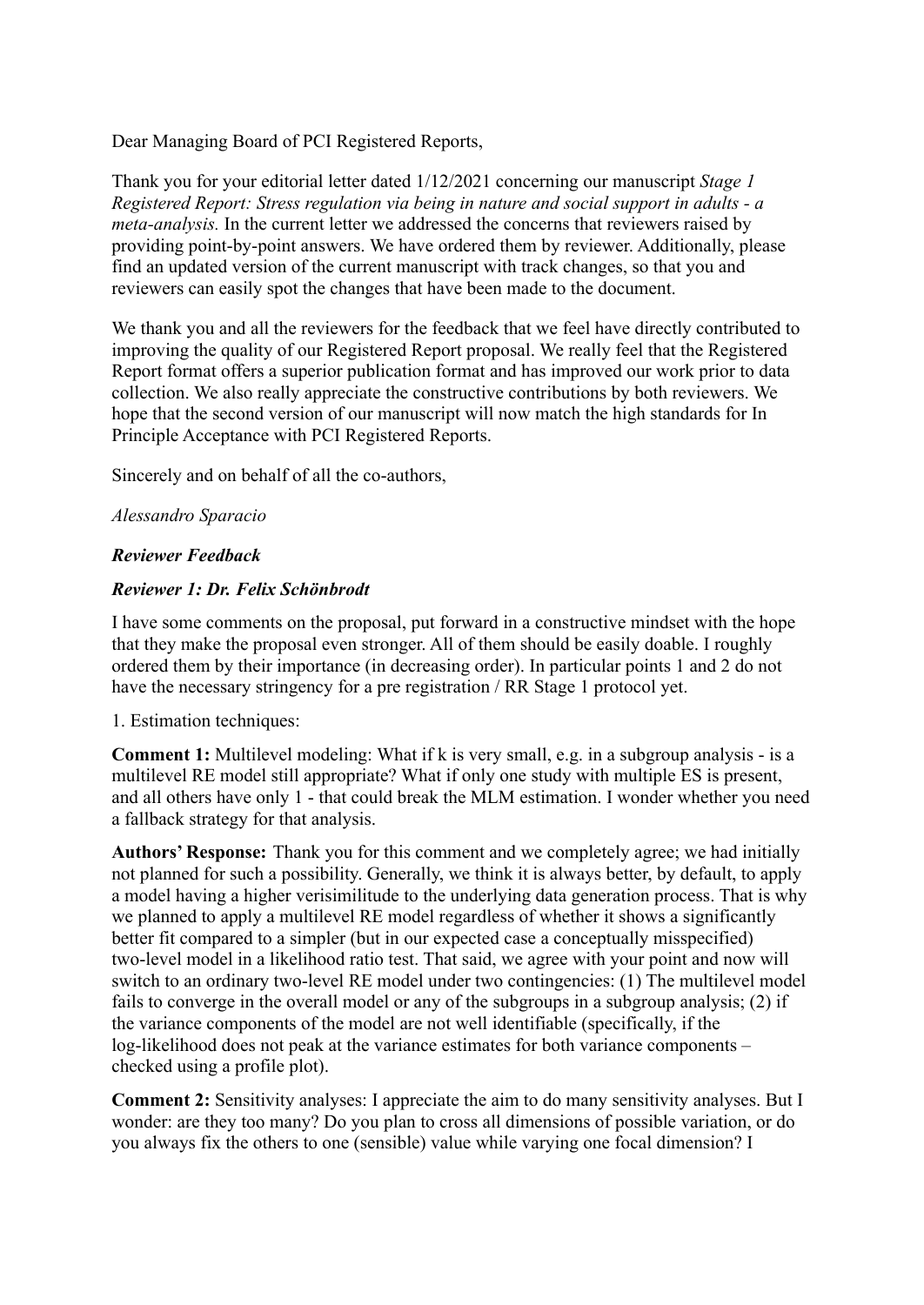envision that reporting, summarizing, and interpreting this plethora of checks will be strenuous and maybe messy.

**Authors' Response:** Based on your suggestion, we have reconsidered that aspect of the analysis and decided to simplify the system of sensitivity analyses reported in the main manuscript considerably. We removed sensitivity checks for arbitrary decisions that we think would have minimal effect on the results anyway. Specifically, (1) we removed the sensitivity analysis varying the assumed correlation for within-participants designs (as these will likely represent a small proportion of the utilized designs at best); (2) we removed the sensitivity analysis varying the assumed sampling correlations among the effects originating from identical samples (and assume .5 as the constant sampling correlation in the CHE model) as we suspect that this tends to have only a relatively minor effect on the meta-analytic variance estimates; (3) we also removed the sensitivity check for PET-PEESE, using the selection model as a conditional estimator instead of PET (for rationale, please see our response to your point #5).

All these sensitivity analyses will be more closely described and reported only in the supplement. The main manuscript will include only a reference to these analyses. These sensitivity checks will be carried out by varying one dimension and keeping the others fixed at the default values used in the analysis and reported in the paper. The code is/will also be designed to let the interested reader easily modify the inputs to these sensitivity checks.

In the main paper, we will only report one sensitivity analysis – the effect of excluding influential outliers. Effects having a large standardized residual  $(> 2.58)$  will be regarded as excessively influential.

**Comment 3:**. An MLM selection model should be possible in principle, but I haven't seen that yet. So the permutation approach is a viable workaround. The open data will allow re-estimations when new methods are available.

**Authors' Response:** We agree and we thank you for affirming. In this respect, we tried to design the code in a rather modular way, allowing one to easily edit/change these methods. As the entire workflow from data wrangling to HTML report generation is/will be implemented in R, one will be able to easily evaluate the effect of any change to the analytic apparatus.

**Comment 4:** "To use a measure of precision that is uncorrelated with the effect size, we used  $\sqrt{(2/N)}$  and a 2/N terms instead of standard error and variance for PET and PEESE" -> Please provide a reference or a rationale why you chose this approach (and deviate from the standard procedure).

**Authors' Response:** We apologize for the accidental omission of the reference in the text (it was only referenced in the code). This approach was based on a simulation study by James Pustejovsky published on his blog (2017). The reason to use the  $\sqrt{(2/N)}$  and a 2/N terms instead of standard error and variance for PET and PEESE is that N-based predictors do not induce a correlation with the effect size like that variance or standard error do (as these are calculated using the ES), where exactly this correlation is the estimand of PET-PEESE. Models fitted using N-based predictors exhibit practically no bias in the absence of publication bias and a markedly lower false-positive rate (Pustejovsky, 2017).

Please see https://www.jepusto.com/pet-peese-performance/.

We added the left-out reference and a short rationale for choosing n-based predictors instead of variance-based ones. The current version of the code also allows the user to change the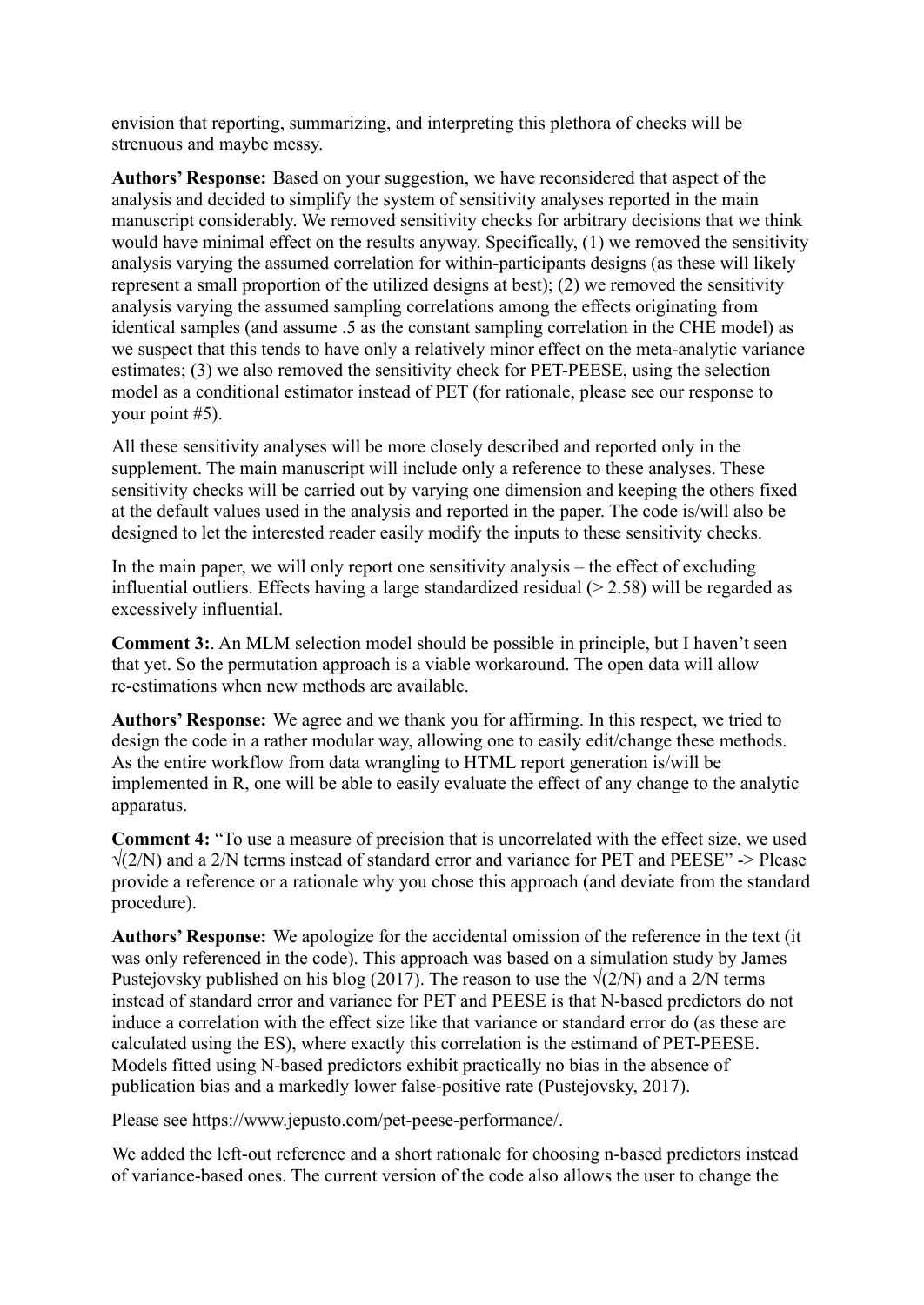approach from N-based predictors to the original procedure using a simple TRUE/FALSE argument.

**Comment 5:** "Additionally, we also used the 4PSM as a conditional estimator for PET-PEESE" -> How does that work? Conditional on what? I did not understand this.

**Authors' Response:** Our idea was to also use the selection model as a conditional estimator for PET-PEESE, instead of PET. As is well known, the original PET-PEESE uses PET result to decide whether to use standard error (PET) or variance (PEESE) as a model term. The 3PSM, however, tends to have more favorable error rates under many conditions than PET, and that is why we also wanted to try to apply a better estimator than PET to decide whether to reject the null and thus apply PET or PEESE.

After considering your other points, we finally chose not to overcomplicate any further. Especially given the fact that PET-PEESE was used rather as a secondary bias-adjustment method, we felt that this additional experimental layer was an overkill and removed it from the manuscript. The R code still allows anyone to set 3PSM as a conditional estimator, the function argument is, as before, set to FALSE by default though. The code will, however, allow the user/reader to change the default setting of conditional estimator for PET-PEESE, along with other tuning arguments (this is reflected in the manuscript, as we have removed the following sentence:"Additionally, we also used the 4PSM as a conditional estimator for PET-PEESE and explored the effect of such decision on the resulting inference.").

**Comment 6:** You have a fallback strategy from 4PSM to 3PSM, depending on the number of p-values in each bin. What happens if there are <4 p-values in the 3PSM bins? (Which can easily happen at high publication bias).

**Authors' Response:** Our initial plan was, following a fallback from 4 parameters, to estimate the 3PSM, disregarding the distribution of p-values across the two bins, and report the results if it converges. Along with the results, we will also report the total *k* and whether any of the bins contained <4 p-values (cautioning the reader that the model results rest on shaky ground). That said, we do not have a great deal of conviction about this approach. We are thus open to changing our approach and following your advice if you strongly believe our approach is suboptimal and thus refrain from estimating the model altogether when any k\_bin  $< 4.$ 

**Comment 7:** How do you do inference in the permuted 4PSM models? I understand that the median estimate is used for interpretation, but how is inference done?

**Authors' Response:** Not just in the 4PSM but also in other methods implemented using a permutation-based procedure, we will average over the iterations by \*picking the model\* with the median ES estimate (and the median z-score for the right-skew estimate of the full p-distribution for p-curve). In other words, we will pick the median estimate from the parameter distribution and, with it, the corresponding model that the estimate was originating from. For the selection model, for instance, this preserves the mutual consistency between the estimate, z-value, CIs, and p-value. The inference will then be approached in the exactly same way as if one interprets the results of a single ordinary selection model. In the revision, we have tried to describe this procedure in a clearer way (please see below) and explicitly mentioned that both the interpretation and inference will be based on that median model:

"To deal with dependencies in the data and avoid arbitrariness in the selection of effects within studies, we applied a permutation-based procedure, iteratively selecting only a single focal effect size from each independent study, estimating the model in 5000 iterations, and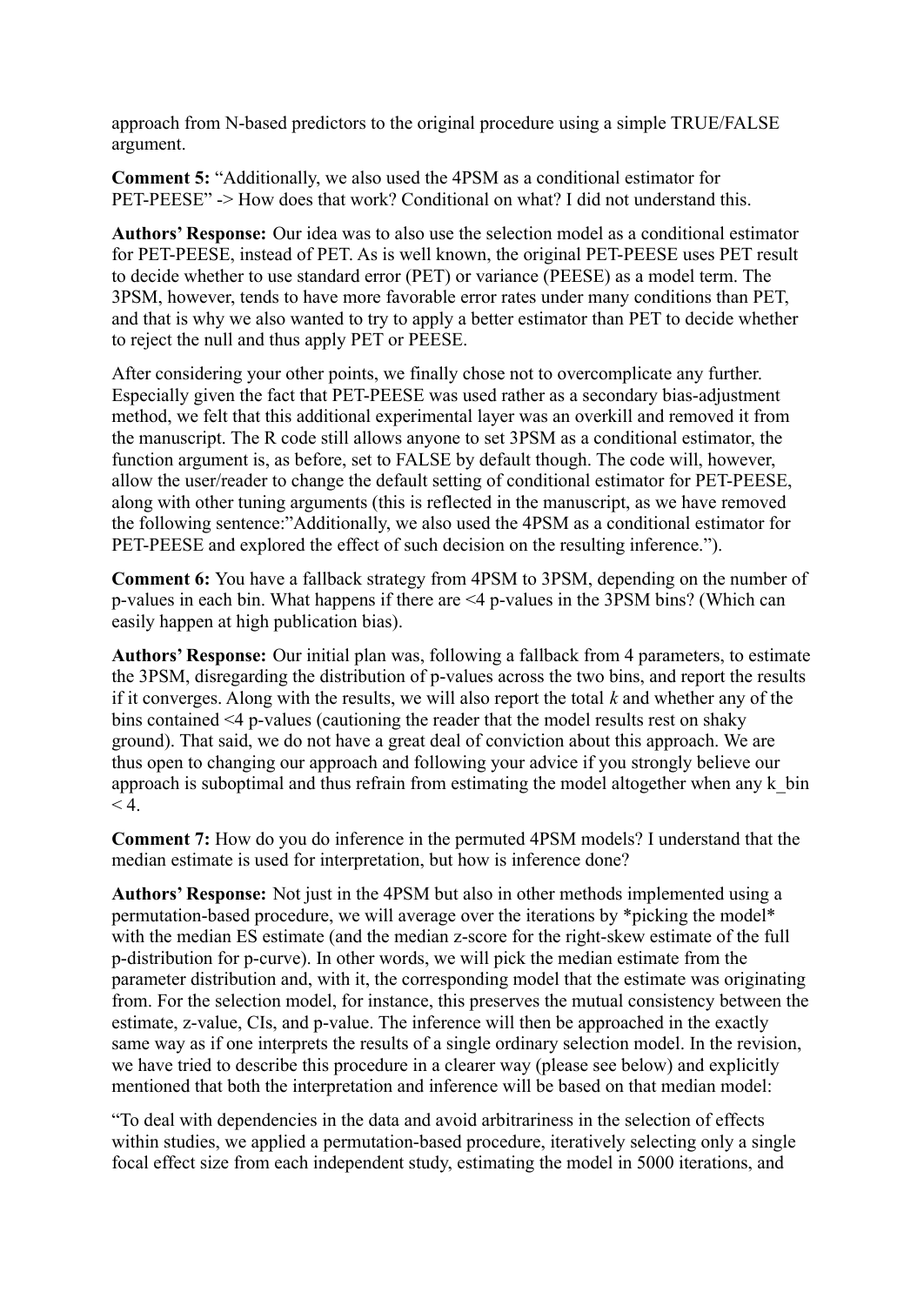averaging over the iterations by picking a model having the median ES estimate (where both, the interpretation and inference will be based on that median model).<sup>4</sup> "

<sup>4</sup> That is, we picked the median estimate from the parameter distribution and, with it, the corresponding model that the estimate was originating from. The goal of this procedure was to preserve the mutual consistency between the estimate, *z*-value, *CI*s, and *p*-value.

**Comments 8 & 9:** "If the results of the 4-parameter selection model disagreed with the more general Bayesian model-averaging approach": What is the inferential criterion for the RoBMA results? The HDI? A BF? How is "disagree" defined? What if both show "significant" positive results, but disagree in magnitude? I think the final "inference algorithm" should be defined more clearly in the preregistration. Currently, it seems to leave a lot of researcher degrees of freedom.

Inference: I think it should be clearer and more stringent, which models are used for interpretation and inference. E.g., you write "To estimate the range of effect sizes that can be expected in similar future studies, we calculated the 95% prediction intervals. For each analysis we conducted, when the included effects (k) were less than 10, we did not interpret the estimates." -> this relates to the non-bias-corrected model. PET-PEESE is not used at all for inference (except as a part of the RoBMA approach). Could you give some justification on why you capitalize on 4/3PSM, ignore PET-PEESE, and use RoBMA as a "validator"? (To be clear: I think this is a reasonable approach, but some justification for the reader would be nice. Maybe also mention that RoBMA is a quite new approach that probably has not been fully vetted by independent experts and has not been stress-tested in practice). To summarize: I think inference and interpretation should be based on the same model. Make clear what the status of the non-bias-corrected results are: Are they reported just for completeness? Or will they be interpreted? Why not interpret the bias-corrected estimates which are the basis for inference?

**Authors' Response:** After thinking about the different options, you convinced us that the approach based on the principle that "inference and interpretation should be based on the same model" is the most rational. Our initial thought was, indeed, to examine if the result of a single ordinary multiple-parameter selection model is "validated" by a more general model-averaging approach. We agree though, that the method has not been sufficiently vetted in independent simulation studies so instead decided to do the following:

- 1. Based on the premise that (albeit still largely imperfect) the selection models represent a less misspecified representation of the selection process, we will base the inference on the result of a selection model, rather than on an unadjusted ordinary RE model.
- 2. To stay on the conservative side, we will base the inference on the result of the 4/3-parameter selection model solely, as its performance under various conditions has been studied more extensively (compared to the RoBMA approach) and the informed readers can thus have a better calibrated notion about the expected degree of bias and precision of this method in suchlike analytic conditions.
- 3. The estimation will be based on the same single model. The unadjusted RE estimate will be reported just for completeness, the substantive interpretations will be based on the bias-adjusted model.
- 4. PET-PEESE and RoBMA models (as well as the Vevea and Woods step function models with a priori defined selection weights denoting moderate/severe/extreme selection) will be estimated and reported in a descriptive manner to offer the reader a different perspectives using a model based on a different approach and posing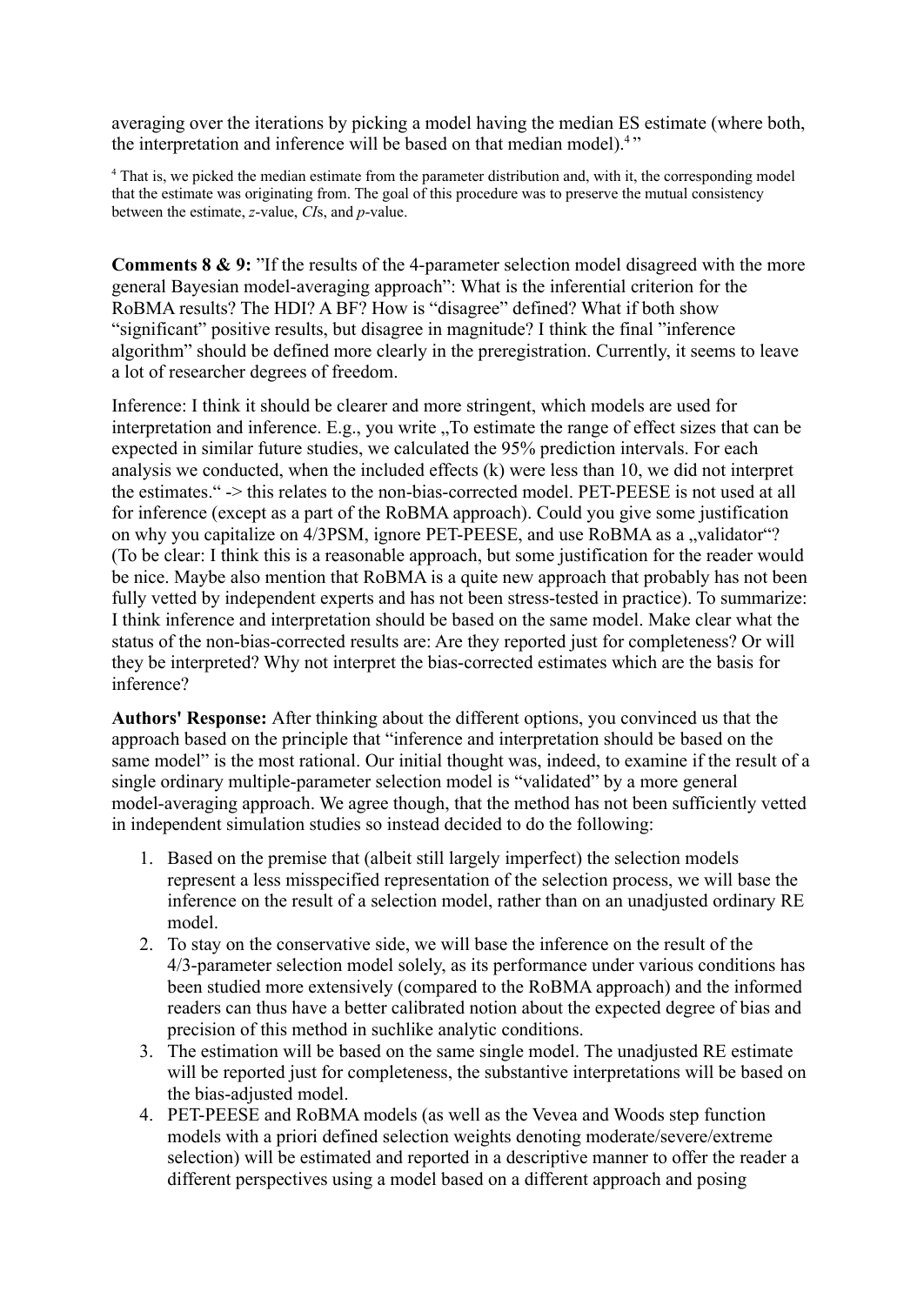different assumptions (PET-PEESE) and on a arguably more general model-averaging approach (RoBMA). The results of these models will not weight in with respect to the substantive inferences. We will descriptively note, though, whether the primary 4/3-PSM estimate fell within the 95% credible interval of the RoBMA estimate.

In the revised protocol, we have removed the mention of the RoBMA-based inferential contingency and added the following:

"Substantive interpretations were guided by the estimates and inferential results of the 4PSM solely. The other exploratory bias-adjustment methods served a descriptive purpose, to provide the reader with a more comprehensive view on bias adjustment under quantitatively and qualitatively different assumptions (Vevea & Woods models and PET-PEESE, respectively) and using a more general model-averaging approach (RoBMA)<sup>6</sup>."

 $6$  Apart from reporting the results of these bias adjustments, we examined whether the primary  $4/3$ -PSM estimate fell within the 95% credible interval of the RoBMA estimate (being based on a more general model).

**Comment 10:** Text order. It was confusing to read about the bias assessment \*after\* reading about the fact that studies will be excluded based on that assessment - maybe shift that section before the analysis section?

**Authors' Response:** We thank the reviewer for the suggestion. We think that the analysis part describing the traditional unadjusted models (along with more general analytic decisions) should precede the section describing the adjustment of these models. Instead, we chose to move the part in which we excluded studies based on the bias assessment in the "Quality of evidence assessment". We hope in this way to have made the structure of the analysis part clearer.

**Comment 11:** Exclusion criteria: Do you also exclude studies with inconsistent n? If studies are excluded based on risk of bias etc.: Are they a priori excluded for all analyses, or do you look at this assessment as a moderator (e.g. to show inflated ES in biased studies)?

**Authors' Response:** In general, we tried to be very conservative about excluding otherwise eligible studies/effects. Therefore, we chose to exclude studies based on reporting inconsistencies and high risk of bias only in a moderation analysis, where we will examine the effect of doing so. Apart from several edits to the Inclusion criteria part (please see p. 11-13), we made that particular aspect of the analysis clearer in the present version of the RR, please see below.

"Finally, we ran two moderation analyses to assess whether studies with high risk of bias and mathematically inconsistent means or standard deviations showed inflated effect sizes".

**Comment 12:** Why these two interventions? I understand that you have to start somewhere, but it would be interesting what guided the choice. Are these interventions the most often applied? Do they provide the strongest evidence so far?

**Authors' Response:** We thank the reviewer for making this point. We have now specified in the text why our choice fell on these two strategies:

"The reason why we chose these two strategies is similar to what guided the choice in our previous work: The decision was partly based on the fact that we were interested in analyzing scalable, non-invasive and cheap strategies that could be used by an extended number of individuals and partly arbitrary as to where we start with our approach."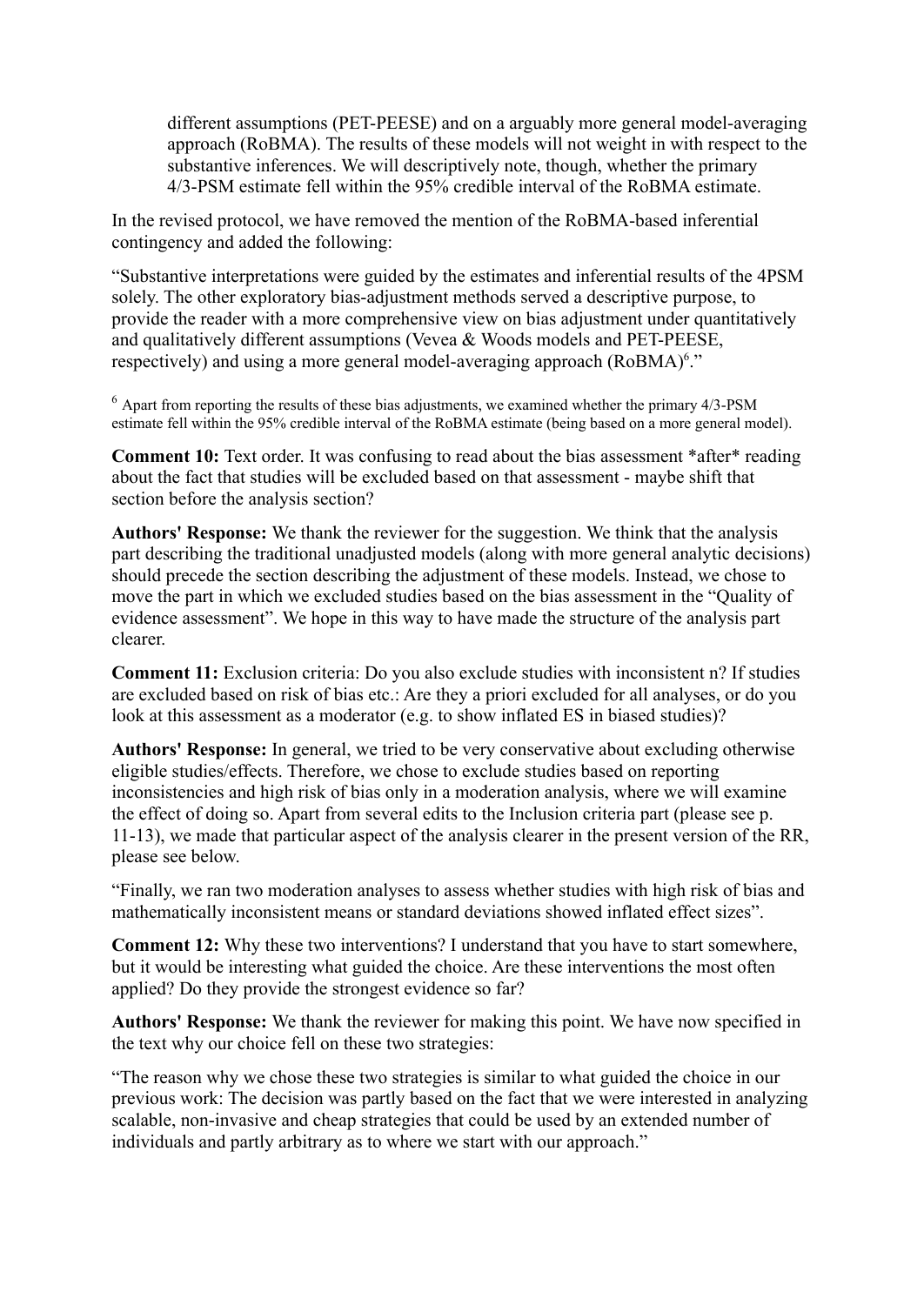**Comment 13:** Personality traits as moderators. This is mentioned on p. 3, but never picked up again. Why would you expect such a moderation? Is that incorporated in your analysis in any way?

**Authors' Response:** We thank the reviewer for pointing this out. We wanted to include this analysis because we believe that there is a strong link between personality traits and the way individuals react to stress. For instance, some studies found evidence that people that have low scores in Neuroticism and high scores in Conscientiousness are the ones with the most favorable combination of traits when it comes to cope with stress (Vollrath & Torgersen, 2000). However, in our previous meta-analysis on the efficacy of self-administered mindfulness and biofeedback on stress regulation (Sparacio et al., 2022) we saw that personality traits and individual differences were oftentimes measured, but not taken into account in any of the focal analyses (they were solely used as exclusion criteria). Thus, we wanted to assess whether in the literature of being in nature and emotional social support these personality traits are not only measured, but also used in moderation analyses to assess whether they play a moderating role in the processes of stress regulation. We did not mention this moderation analysis in the analysis paragraph originally; we have now added it in the revised version of the manuscript.

"To check whether the named strategies have an effective role in reducing stress levels we conducted a meta-analysis with the following objectives: (...) to determine whether personality traits were used as moderators in stress regulation studies."

**Comment 14:** Consequences of stress: If I understood correctly, the authors would also include studies that do not include one of the three components of stress (the mediator), but only consequences of stress. Then, I guess, they have to include the entire literature on depression, well-being, and much more, as "affective consequences of stress" can be really a lot. I am not sure whether under these conditions the scope of the meta-analysis is clearly enough defined. What if studies measure well-being (as a consequence), but otherwise have no relation to "stress" as the mediating factor, neither by measuring it, nor theoretically? Would that fulfill the inclusion criteria? (I am aware that "stress" always is included in the search term, but the primary study still could be quite distant).

**Authors' Response:** We see dr. Schönbrodt's point. However we decided to restrict the focus of our meta-analysis to trait anxiety and depression. This is indeed another arbitrary decision dictated by constraints of time and resources; we could not extend the field of research to all the affective consequences of stress. Thus, we decided to make a selection picking up the two consequences that are more often targeted for interventions, namely trait anxiety and depression. We specified this in the revised version of the manuscript:

"We decided to pick depression and chronic anxiety as relatively arbitrary starting points for constraints of time and resource and because those are traditionally the most investigated outcomes for these interventions"

**Comment 15:** Hypotheses: I am not sure if it is necessary to formulate hypotheses, given that the focus is on estimation. Sure, at the end p-values will be computed and reported; but I think the hypotheses could be dropped without much/any loss.

**Authors' Response:** We see the reviewer's point. We recognize that formulating hypotheses is uncommon for a meta-analytic approach and that removing the section would not invalidate the robustness of our approach. Thus, we followed the suggestion of Reviewer 1 and we dropped it from the revised manuscript.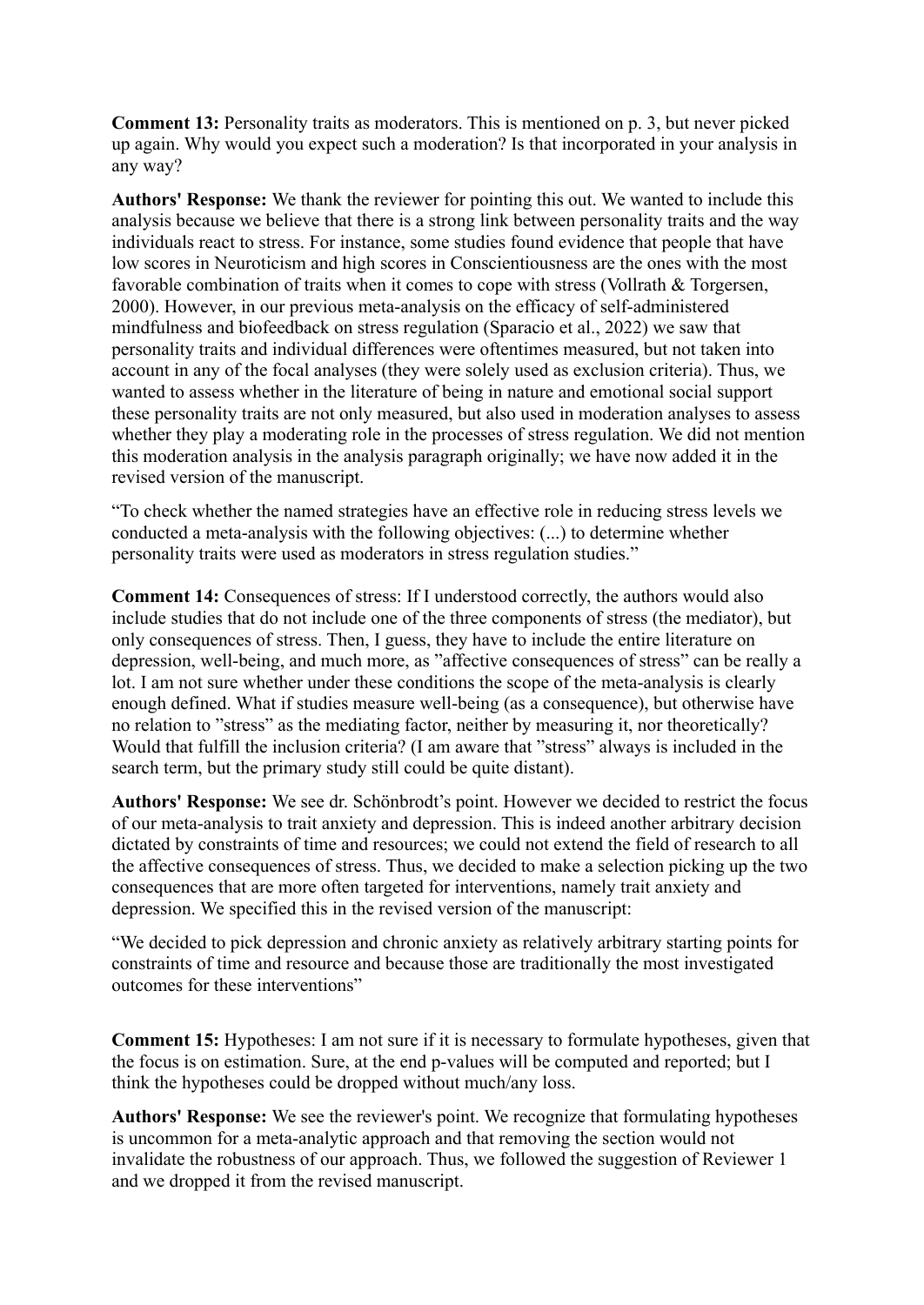**Comment 16:** Inclusion criteria: To be clear: Do you only include experimental studies?

**Authors' Response:** We apologize for not being clear about that. We included not only experimental, but also observational studies estimating the exposure to being in nature or emotional social support.

Naturally, the observational designs carry high risk of bias due to possible causal confounding. Lack of randomization, however, automatically puts these studies into the high risk category (by the Risk of Bias 2 tool) and so the effects originating from these designs are excluded in a sensitivity analysis.

**Comment 17:** Subgroup analyses: Why k=10 as cutoff? How did the authors arrive at that number?

**Authors' Response:** We detailed in the revised version of the manuscript why we chose the threshold of 10. It is again a somewhat arbitrary choice to avoid large expected sampling variability when there are too few effects. We hope to have more precise results with the addition of this rule. We now provide a clearer justification, yet are willing to discuss alternatives.

"For each analysis we conducted, when the included effects  $(k)$  were less than 10, we did not interpret the estimates. Similarly as we did for our previous meta-analyses (See Sparacio et al., 2022; IJzerman et al., 2022), we have chosen this threshold arbitrarily, because of the large expected sampling variability of such estimates, leading to imprecise results in smaller sets of effects."

**Comment 18:** Existing meta-analyses: Maybe it would be interesting to report a reproduction attempt of the existing meta-analysis (in particular when they have been done by other authors). Did you extract the same effect sizes? Do you arrive at a comparable estimate/ conclusion? Although the new, more encompassing MA supersedes the old MAs, it could be interesting to what extent the old stuff is reproducible.

**Authors' Response:** Some existing meta-analyses exist on the two strategies we included in our project, but the inclusion criteria do not really overlap. For instance the meta-analysis of Schwarzer et al., (1989) is centered on social support and health, meaning that both the strategy (i.e., social support) and the dependent variable (i.e., health) are broader than our strategy (emotional social support) and of our dependent variable (i.e., stress). The meta-analysis of Antonelli et al., (2019) is comparable to our same strategy (i.e., being in nature), however their dependent variable (i.e., cortisol) is narrower than ours (i.e., stress). It will thus be very difficult to compare the conclusions and effect sizes from these meta-analyses to ours.

# **Minor points:**

**Comment 19:** p. 3: ..We intend to shed light on the mechanisms underpinning stress regulation by employing a workflow incorporating various publication bias-correction techniques" —> how can the latter shed light in the former?

**Authors' Response:** We see how this was unclear. We changed this to:

"We intend to shed light on whether being in nature and emotional social support has stress reducing effects or not through our meta-analysis and how big the effect - if any - is. Our combination of publication bias-correction techniques can provide a less biased estimate of the effects of interest (Cf., IJzerman et al., 2022; Sparacio et al., 2022)."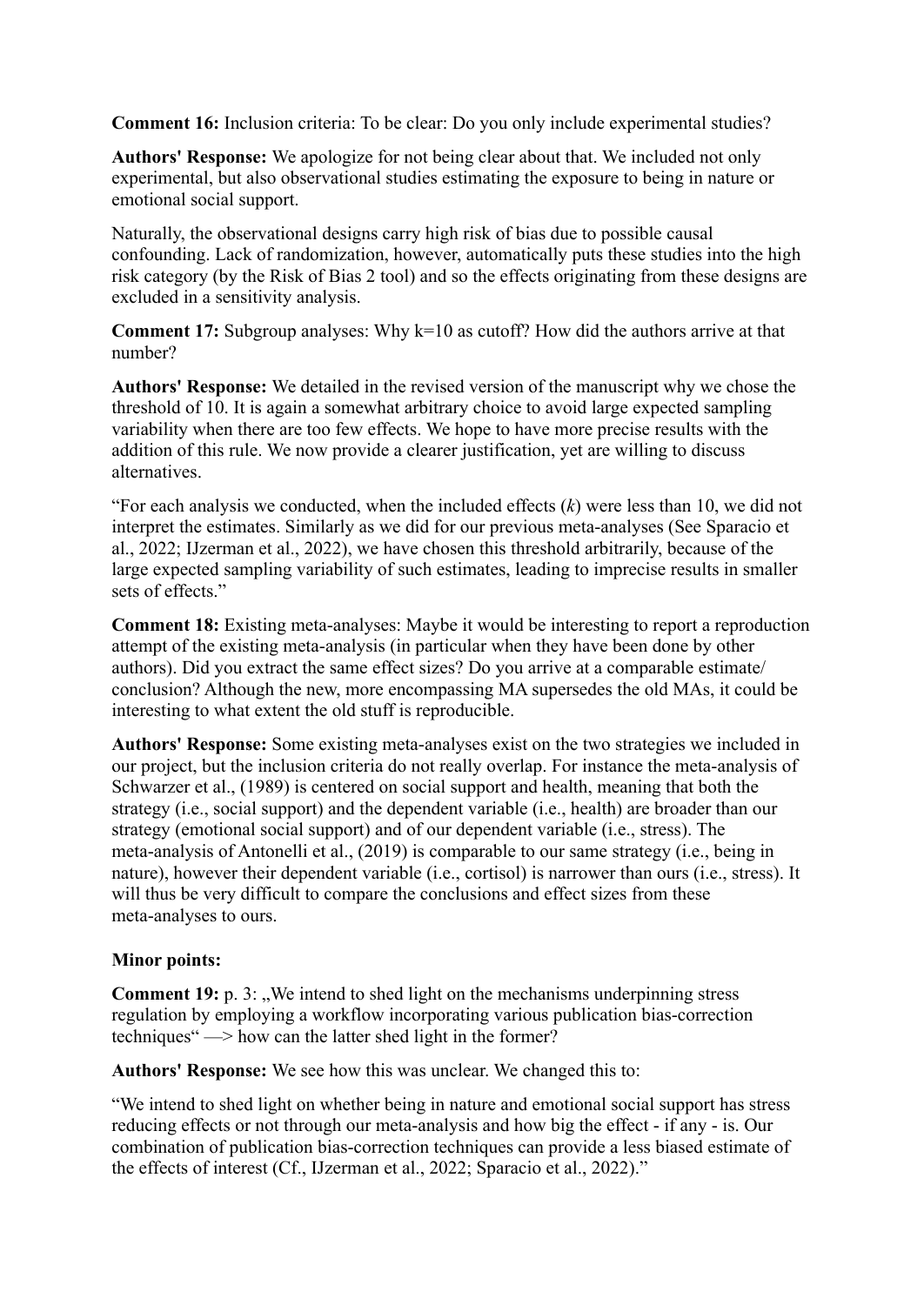**Comment 20:** It might be helpful to explicitly state that the authors (of course) include all studies from the existing meta-analyses.

**Authors' Response:** We thank Reviewer 1 for making this point. We indeed included studies from existing meta-analyses. Of course, given what we have said above, we could not include all, but only those that satisfy our inclusion criteria. We have excluded those who do not satisfy our criteria. We now clarified this choice in the manuscript :

"We included studies of existing meta-analyses that satisfied our inclusion criteria."

**Comment 21:** p. 7, For emotional social support we conducted two additional subgroup analyses: The type of social support (e.g., physical) and the source of social support (e.g., known person or stranger).  $\rightarrow$  is the e.g. exhaustive? Can you already define what the subgroups will be? From a preregistration point of view, this would be desirable. Or write explicitly that the categories are not fixed yet and will be created during the coding phase.

**Authors' Response:** We apologize for not having clarified this. We have now specified this in the manuscript:

"For emotional social support, we conducted two additional subgroup analyses: The type of social support (0=not specified, 1=physical, 2=verbal, 3=mixed, 4=other) and the source of social support (0=not specified, 1= stranger, 2=known person; see for more details our coding sheet; https://osf.io/4cjux/). Although we believe that this coding is exhaustive, if we realize when we start the data collection that our coding sheet is inadequate, we may change our coding scheme, which we will document it in the Appendix A: Protocols and deviations sheet."

**Comment 22:** p. 10 "For the affective consequences of stress, we used the same procedure we used for the affective components of stress." —> I am not sure to what procedure this sentence relates to.

**Authors' Response:** Thanks for pointing this out.We have clarified this aspect better in the revised version of the manuscript:

"For the affective and cognitive components as well as the affective consequences, we relied on self-report measures."

**Comment 23:** p. 11: Exclude studies where participants were below 18 years of age: Any participant? (If it's only one?)

**Authors' Response:** As per exclusion criterion we will exclude studies where at least one participant is below 18 years of age. We have now better defined this exclusion criteria in the text:

"A study was excluded if (...) The sampling frame of the study explicitly involved participants below 18 years of age."

**Comment 24:** p. 11: Namely, for being in nature, we excluded studies in which participants engaged in physical activities besides walking (e.g., running or exercising)." —> What if the control group is "running indoors" (vs. running outdoors). Shouldn't that be eligible?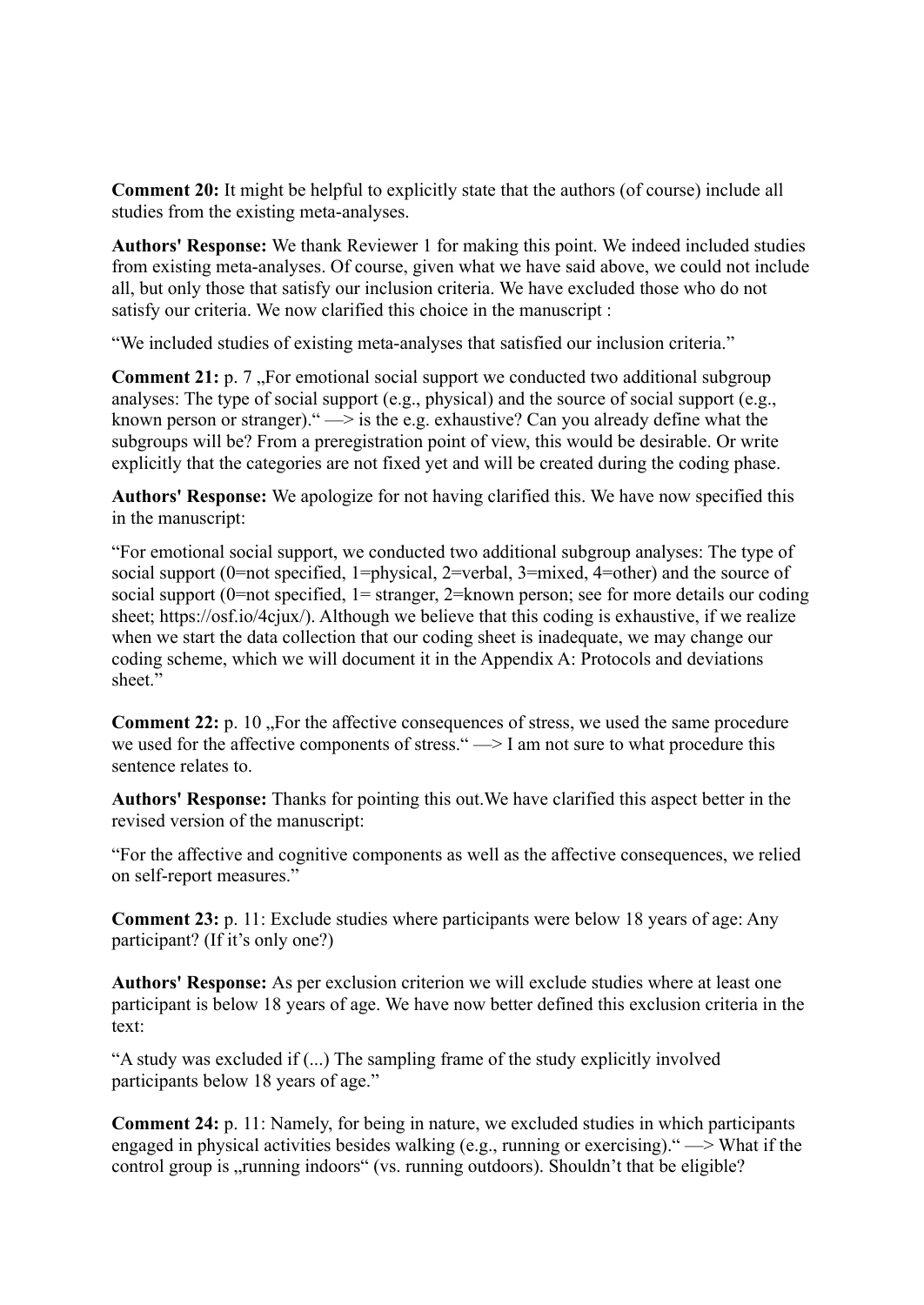**Authors' Response:** We will exclude each study in which participants engage in any type of physical activity other than walking. This is because in such a scenario it would be difficult to disentangle the stress-reducing effect of physical activity and that of being in nature. We will thus exclude studies such as the one described by Dr Schönbrodt.

**Comment 25:** p. 12: the number of citations of the paper  $\rightarrow$  according to which database?

**Authors' Response:** We meant number of citations from Google Scholar. We have clarified this part now in the new version:

"We extracted data for the following variables: publication year, the number of citations of the paper by Google Scholar at date of extraction".

**Comment 26**: p. 15: "by varying the assumed severity of bias, modeling moderate, severe, and extreme selection." —> how did you model this? I don't want to look into the code for that information.

**Authors' Response:** We had not included this detail, as we felt it would be overkill. We did however specify what we did a little more clearly in the revised version of the manuscript:

"First, we tried to assess the variability in adjusted estimates under different assumptions of the publication selection process using Vevea and Woods' (2005) step function models with a priori defined selection weights (instead assessing them via estimates of maximum likelihood). These step function models allowed us to explore the results by varying the assumed severity of bias, modeling moderate, severe, and extreme selection."

We agree that it is important to make the reader understand the interpretation of the Vevea  $\&$ Woods model. However, we chose not to incorporate the V&W model itself as we felt it to be too much for a model that is not our primary model. For now, we are including the specification of the step function into the functions.R script file on our GitHub RePo (https://github.com/alessandro992/Registered-report-meta-analysis/blob/main/functions.R; Line 19 of code). However, if the reviewer really strongly feels otherwise, we can include the table below:

| <b>Steps</b>          | .0025 | .005 | .0125 | .025 | .05 | .10 | .25 | .50 |     |  |
|-----------------------|-------|------|-------|------|-----|-----|-----|-----|-----|--|
|                       |       |      |       |      |     |     |     |     |     |  |
| Moderate<br>selection | 1     | .99  | .97   | .95  | .80 | .60 | .50 | .50 | .50 |  |
| Severe<br>selection   | 1     | .99  | .97   | .95  | .65 | .40 | .25 | .25 | .25 |  |
| Extreme<br>selection  | 1     | .98  | .95   | .90  | .50 | .20 | .10 | .10 | .10 |  |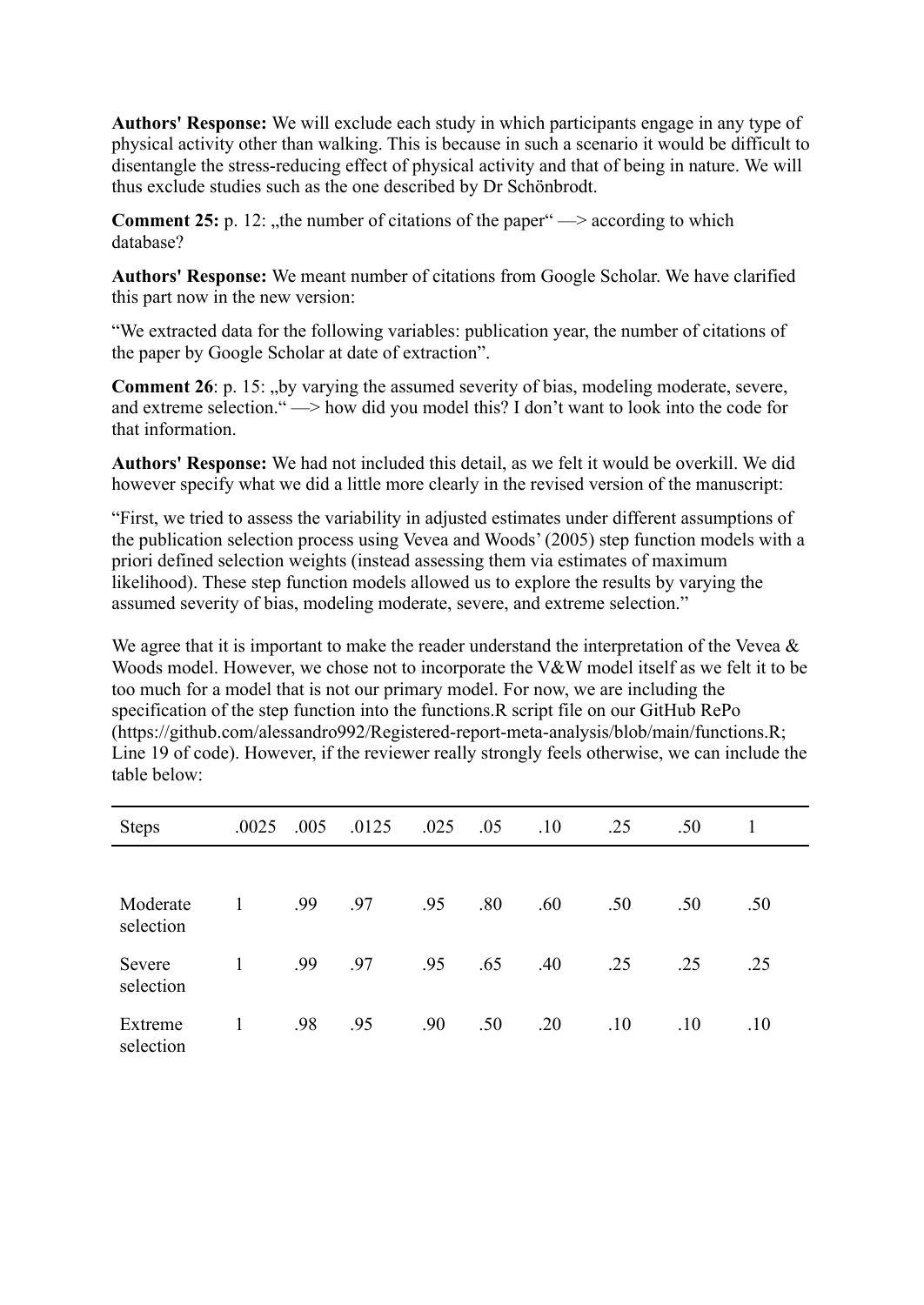# **Reviewer 2: Siu Kit Yeung**

**Comment 1:** Generally clear and transparent. Meaningful topic. I learned something new about publication biases tests and tools for meta-analyses. Thank you! I am grateful for this opportunity and learning experience. I suggest revision and resubmission, with relatively minor changes.The below are suggestions. It is up to you to adopt or not.

**Authors' Response:** We thank Reviewer 2 for the kind comments.

**Comment 2:** Issue: It appears that CRediT – Contributor Roles Taxonomy is used, but no citation is provided. Suggestion: Please add citation (Allen & O'Connell, 2014) and provide the full name of CrediT there.

**Authors' Response:** We added the requested citation:

"Allen, L., Scott, J., Brand, A., Hlava, M., & Altman, M. (2014). Credit where credit is due. *Nature*, *508*, 312–313. <https://doi.org/10.1038/508312a>."

**Comment 3:** Issue: I can't find a statement regarding moderator analyses or subgroup analyses Suggestion: I believe it is better to add statements regarding these. It would be more interesting to read an Abstract with those elements.

**Authors' Response:** We see the reviewer's point. On the basis of the suggestion provided by Reviewer 2 we have changed our abstract adding statements as related to subgroup analyses:

"We carried out several subgroup analyses to investigate the heterogeneity caused by variations in population characteristics or conceptual aspects of utilized study designs and we found [no evidence for x subgroup analyses and/or evidence for x subgroup analyses]"

**Comment 4:** For the discussions regarding affective, physiological and cognitive consequences of stress, it appears the authors stated two studies of affective consequences, but only one study of physiological consequences and one study of cognitive consequences. Suggestion: It is probably better to be more balanced. Two studies for each perhaps.

**Authors' Response:** We apologize if this was not clear, but we will try to clarify here in reply to the reviewer. If the reviewer still thinks it is not clear, then we welcome suggestions on how to further clarify. Both for being in nature and emotional social support we reported a study for the three components of the stress response (affective, cognitive, and physiological) and one study for the affective consequences of stress. It is important to clarify that the affective component of the stress response is different than the affective *consequences* of stress. Thus, for being in nature we cited the study of Beil and Hanes' (2013) that found an effect of being in nature on self-reported stress (affective *component* of the stress response), while the subsequent cited study (Marselle et al, 2014) found evidence of being in nature on symptoms of depression (affective *consequence* of stress).

For emotional social support we did the same; we reported a study for the affective component of the stress response and a study for the affective consequences of stress. We hope this clarifies. We did not make a change in the manuscript, but would be happy to consider one if the reviewer deems it necessary

**Comment 5:** Suggestion: Curious, are there null findings or mixed findings in the literature? It would be better to discuss those to communicate uncertainties in the literature Issue: Great that issues regarding replication crisis are mentioned. Suggestion: Would be better to add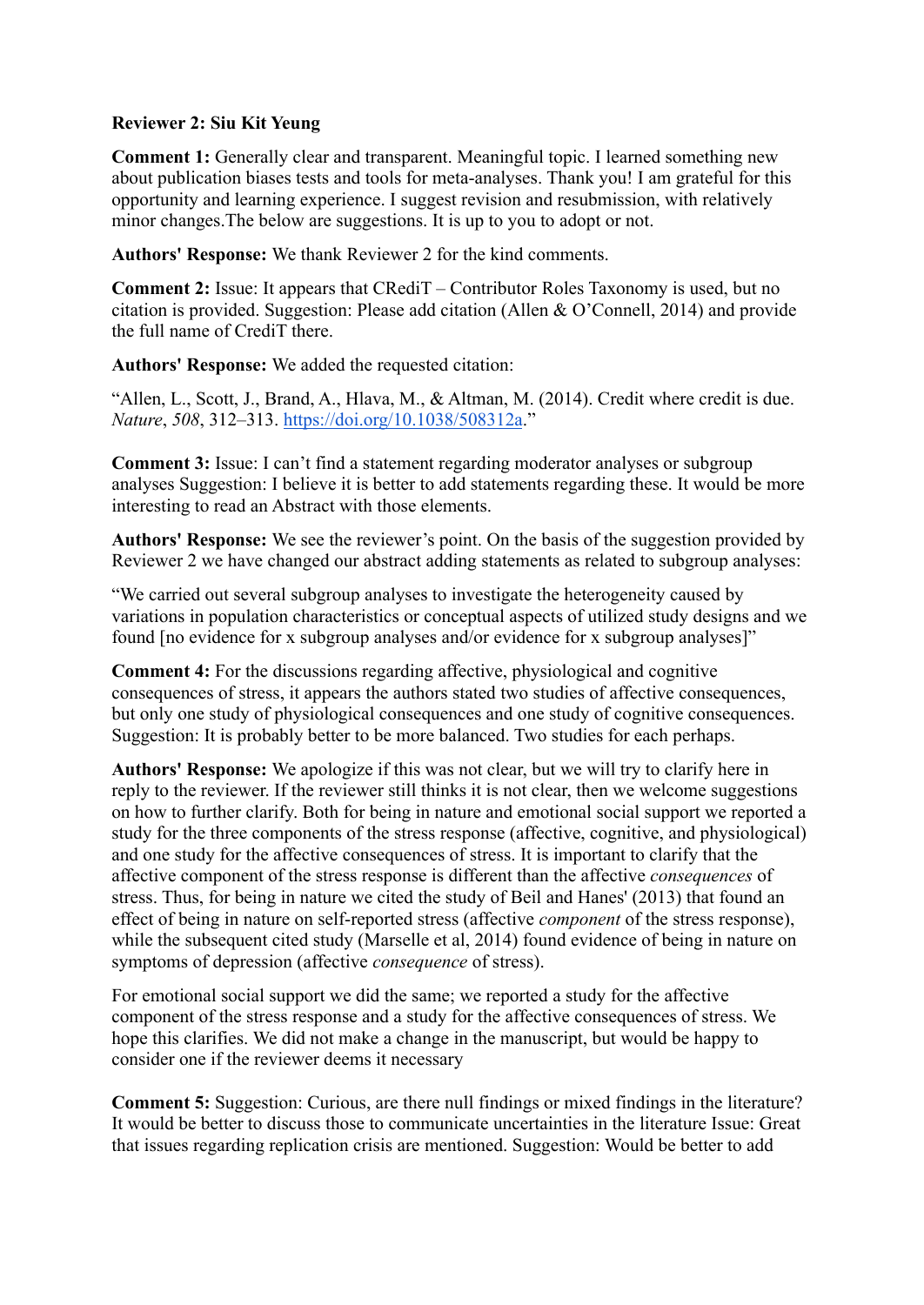citations regarding replication issues in mental health or environmental psychology research, perhaps with examples if possible.

**Authors' Response:** We thank the reviewer for making this point. We think that answering this question is far from easy; null findings might be present in other areas of the health psychology literature that are less relevant to this work. However, we are not aware of mixed findings in regards to replications and null effects (and may not be aware of them due to publication bias). We specified this state of affairs in the manuscript:

"The psychological literature therefore contains an unknown proportion of unreliable and false positive findings that also characterize the field of stress regulation. For instance, in our previous meta-analysis we analyzed whether self-administered mindfulness and biofeedback were effective strategies to decrease stress. We detected an effect for both strategies. However, when we applied the same publication bias techniques as we intend to apply here, we found no more evidence that self-administered mindfulness and biofeedback were successful in reducing stress. The originally detected effect was thus largely due to publication bias (Sparacio et al., 2022)"

**Comment 6:** Great that possible differences between different conditions are discussed, but those descriptions are too brief in my opinion. Suggestion: Add more specific information regarding those studies and theories, e.g. "stress recovery theory (Ulrich, 1983)" and Social Baseline Theory (e.g. Beckes & Coan, 2011; Coan & Sbarra, 2015)" (p. 8).

**Authors' Response:** We thank the reviewer for this suggestion. We have now made some changes, such that stress recovery theory (Ulrich, 1983) has been described more in depth:

"According to the "stress recovery theory" (Ulrich, 1983), nature provides a restorative influence helping individuals recover from stress. Ulrich's (1983) theory relies on a psycho-evolutionary theorizing: Humans evolved in the course of centuries in natural places adapting both psychologically and physiologically to these types of environments. The argument is that when a stressor is encountered, an unthreatening natural environment might evoke feelings of pleasantness, decrease stressful thoughts, and promote physiological restoration (see also Ulrich et al., 1979)."

For what concerns Social Baseline Theory (e.g. Beckes & Coan, 2011; Coan & Sbarra, 2015), we added a paragraph (p.6) in which we explained why social resources regulate the perception of a threat in presence of a stressor:

"One particular theory, "social baseline theory" (e.g., Beckes & Coan, 2011) offers an account that can provide a mechanism for the stress-buffering hypothesis, as it suggest that social support and proximity to others reduces the perceived threat of a stressor and people can thus exert less effort in regulating stress (Coan & Sbarra, 2015; Ein-Dor et al., 2015). Stress reduction, according to the theory, is reduced because individuals can distribute the efforts needed to achieve particular goals with other people (e.g., partner, friends, family members, or even strangers), a phenomenon known as "load sharing". In one particular study illustrating this phenomena, people held hands with a partner or a stranger and were confronted with the threat of a (mild) electric shock. When people held hands with someone, areas related to stress were less activated when confronted with the electric shock and the reduction of stress was greater the more familiar the partner (Coan, Schaefer, & Davidson, 2006; Coan et al., 2017). "

**Comment 7:** Issue: It appears no justification is provided regarding the minimum no. of studies needed for subgroup analyses, and it is not clear. Suggestion: Please explain why 10?